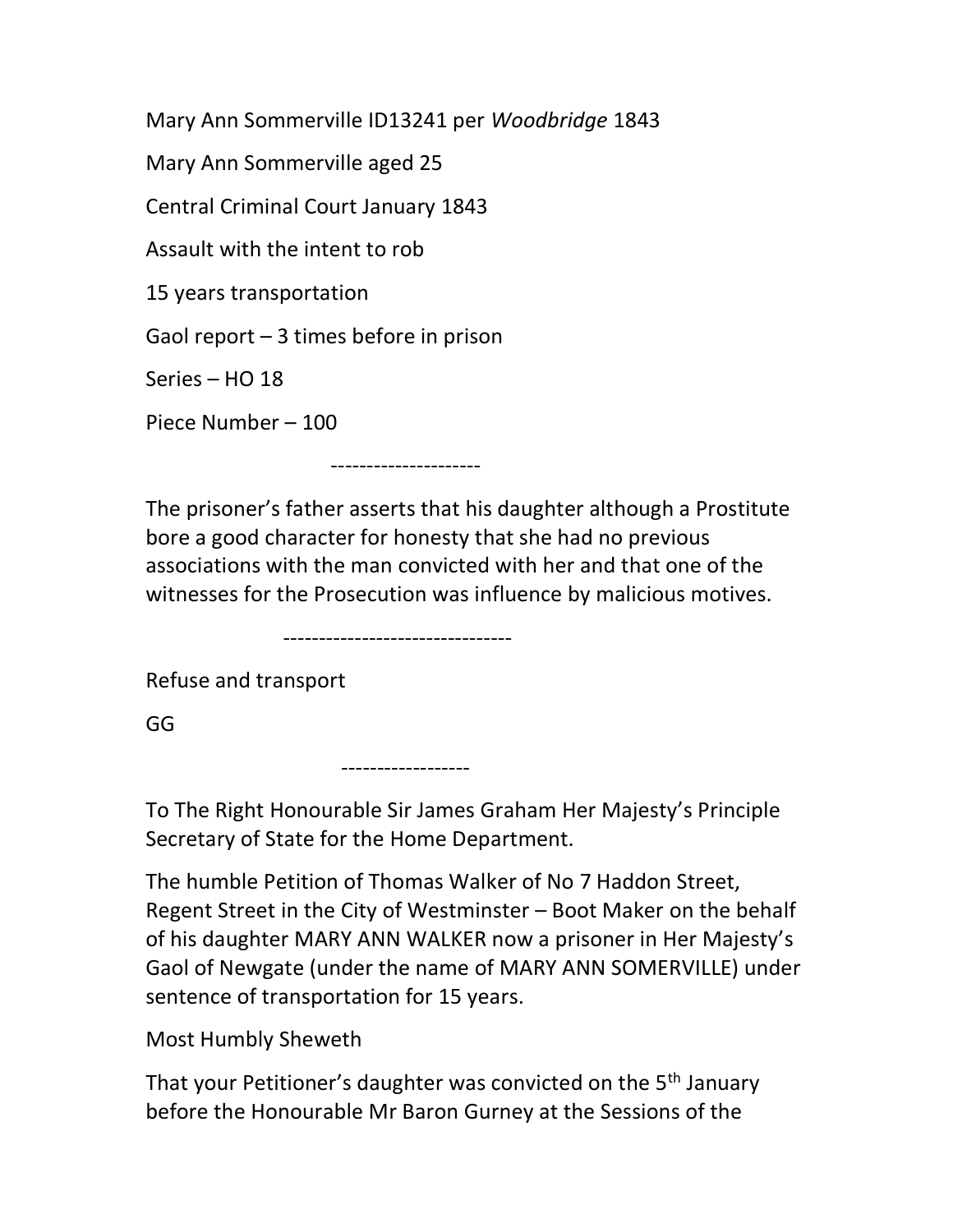Central Criminal Court in the name of MARY ANN SOMERVILLE with having in conjunction with one WILLAIM BAILEY committed an assault with intent to rob upon one RICHARD JOHN PHILLIPS and on that occasion received sentence of transportation for fifteen years.

That your Petitioner's daughter who is now 25 years of age was seduced away from her home by the acts of a woman who kept a House of Ill Fame near the Strand at the early age of fifteen and your Petitioner although he preserved in making every inquiry and search was unable to find out any clue to her residence till some length of time afterwards and not until her mind had become so far depraved by the [licestious] examples she had met with in the House of this woman that no persuasion could induce her to quit the life of prostitution she was leading or to return to your Petitioners protection.

That although your Petitioner's daughter had been upon the Town so long yet was she never known to commit any Act of Dishonesty but with that exception (her loss of modesty) up to the present time had borne an excellent character for honesty as will be seen by the numerous respectable persons who have signed this Memorial who will also state the respectability of character of your Petitioner as an honest hard working man – These persons will also bear testimony to the truth some having known her from childhood.

That your Petitioner's daughter previously to the time of this occurrence knew nothing of the prisoner BAILEY whom she had just met with but a few minutes before and had no idea of any intention of his(BAILEY's) striking the Prosecutor much less of robbing him and your Petitioner from information he has since obtained had ascertained that the female witness MARY ANN WATSON who is the only material witness against the female prisoner had lived some time before with the prisoner BAILEY as his wife and therefore your Petitioner most humbly suggests that she might have been actuated at the moment during SOMERVILLE with her[ paramous]by jealously and under such influence made the statement which was from fear would not afterwards contradict.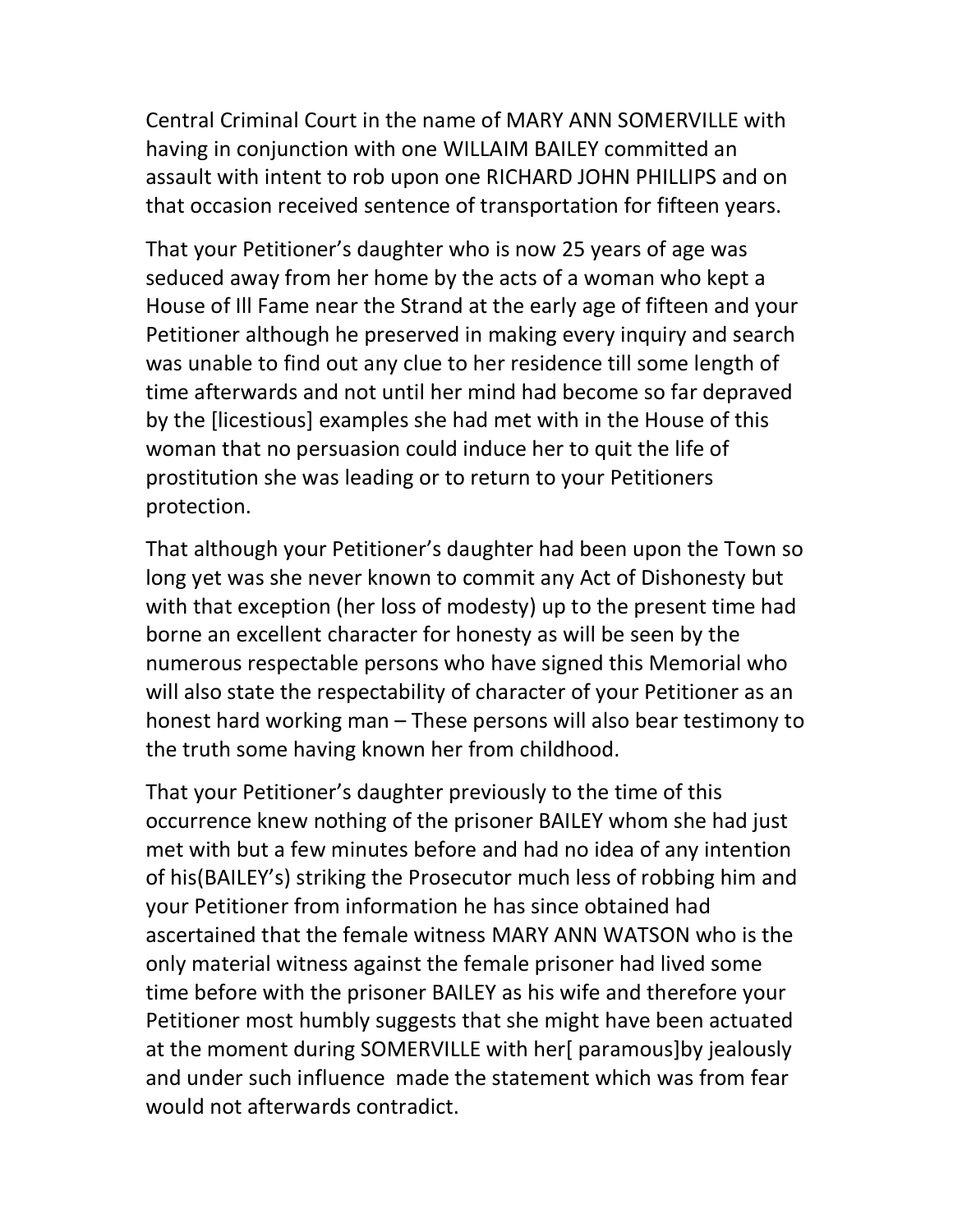That should your Honour see fit to procure from Her Most Gracious Majesty any mitigation of his unfortunate daughters very serious punishment he your petitioner will immediately receive her home and forgetting all her former misconduct endeavour to reclaim her by kind treatment.

Your Petitioner therefore most humbly prays your Honour to take a favourable view of all the circumstances of his daughter's case and on account of her youth and former character for honesty you may be pleased to advise Her Most Gracious Majesty to order a commutation of some portion of his daughter sentence and that she may be allowed to remain in this country.

And your Petitioner as in duty will ever pray.

Thomas Walker.

-----------------------------

Gilbert Goably

James Tricky

Ralph Burn

And a further 10 signatures

-----------

2<sup>nd</sup> Application

The Earl of Strathmore applies for a favourable consideration of this case and for the removal of the prisoner to the Penitentiary on the grounds that she is the daughter of one of his tenants who is a respectable man – that she was seduced by a French Nobleman by whom she was abandoned and thrown into the street – and that although a prostitute her honesty had not before been questioned.

--------------------------------